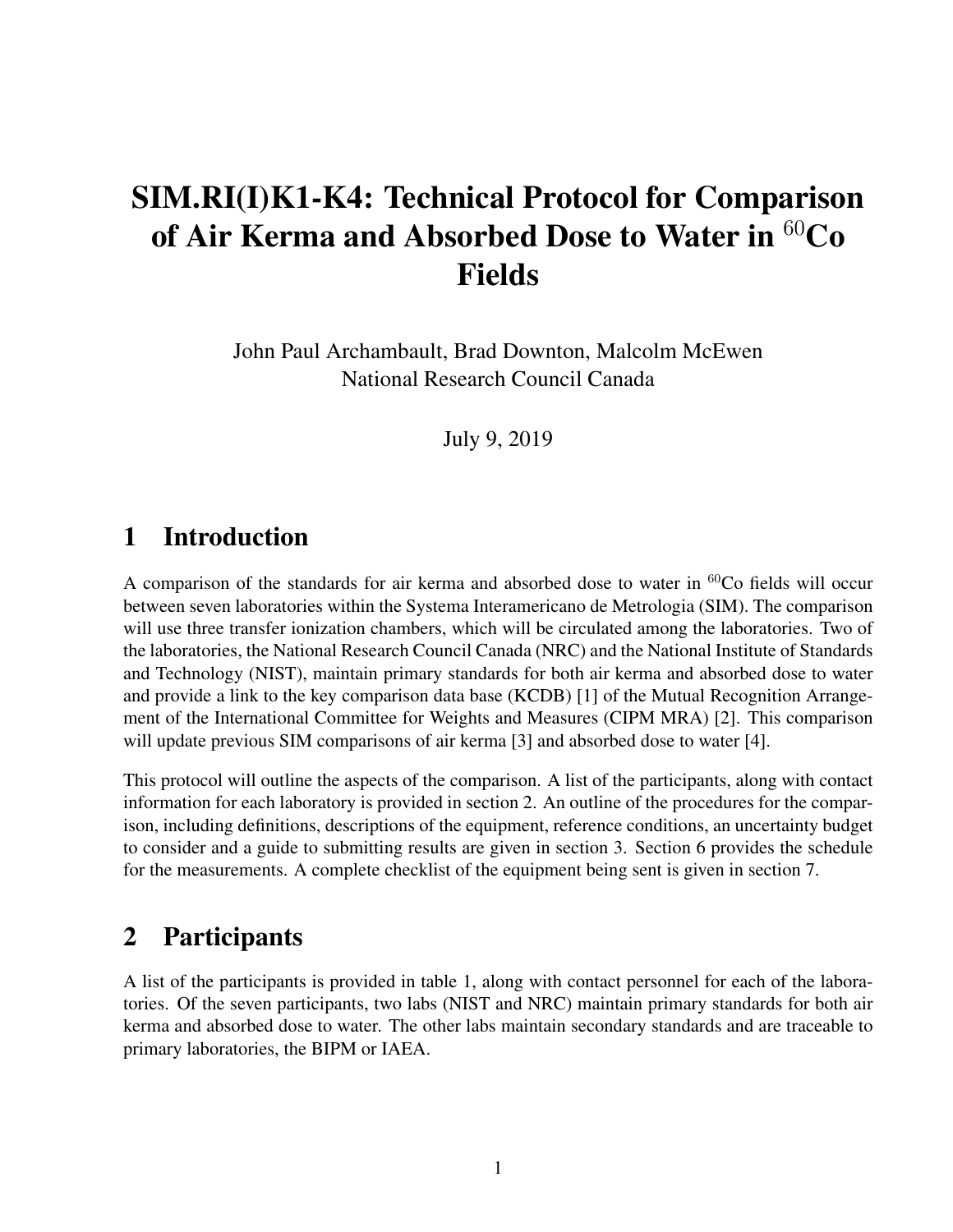| <b>Institute</b> | Country              | <b>Contact</b>        | email                                |
|------------------|----------------------|-----------------------|--------------------------------------|
| <b>CCHEN</b>     | Chile                | Fernando Ortega       | fernando.ortega@cchen.cl             |
| <b>CNEA</b>      | Argentina            | Amalia Stefanic       | stefanic@cae.cnea.gov.ar             |
| <b>ININ</b>      | Mexico               | Daniel de la Cruz     | daniel.delacruz@inin.gob.mx          |
| <b>LNMRI-IRD</b> | <b>Brazil</b>        | Karla Patrao          | karla@ird.goc.br                     |
| <b>MIEM</b>      | Uruguay              | Guillermo Balay       | Guillermo.Balay@miem.gub.uy          |
| <b>NIST</b>      | <b>United States</b> | Ronaldo Minniti       | ronnie.minniti@nist.gov              |
| NRC (pilot)      | Canada               | Ernesto Mainegra-Hing | Ernesto.Mainegra-Hing@nrc-cnrc.gc.ca |

Table 1: List of participants and technical contacts

#### 3 Materials and Methods

1. Calibration Coefficients: Indirect comparisons of the air kerma and absorbed dose to water standards will be completed by measuring the calibration coefficients of ionization chambers and comparing the results of the individual labs to that of NRC. The calibration coefficients of the chambers for air kerma,  $N_K$ , and absorbed does to water,  $N_{D,w}$ , are defined as

$$
N_K = \dot{K}_a / I \tag{1}
$$

$$
N_{D,w} = \dot{D}_w / I. \tag{2}
$$

In the above equations,  $I$  is the current measured due to positive ions produced in the gas cavity due to an air kerma rate of  $K_a$  or absorbed dose to water rate of  $D_w$ . The current in eqs. (1) and (2) is corrected for the relevant influential quantities. (see section 4 for details).

2. Transfer Chambers: Three ionization chambers, provided by the NRC, will be used as the transfer chambers. They will consist of two Exradin A12 (one Exradin A12 and one Exradin A12S) and a single PTW TN30013. All three are waterproof Farmer-type ion chambers and will be supplied along with their respective build-up caps (required for air kerma measurements). Each laboratory will be required to provide measurement results for at least two of the supplied chambers, preferably the Exradin A12 and PTW TN30013. A laboratory may measure all three chambers, provided it does not compromise the calibration schedule outlined in section 6.2 of this protocol. In addition to the three transfer chambers, a Standard Imaging Supermax electrometer will also be supplied. It is strongly encouraged that each participant also perform measurements with their own electrometer in addition to the one supplied. Although only the results using the supplied electrometer will be analyzed, the measurements with the laboratory's electrometer may be used as a consistency check. It may also be required should a failure of the Supermax electrometer occur. A summary of the nominal characteristics for the transfer chambers and their build-up caps is provided in the table below.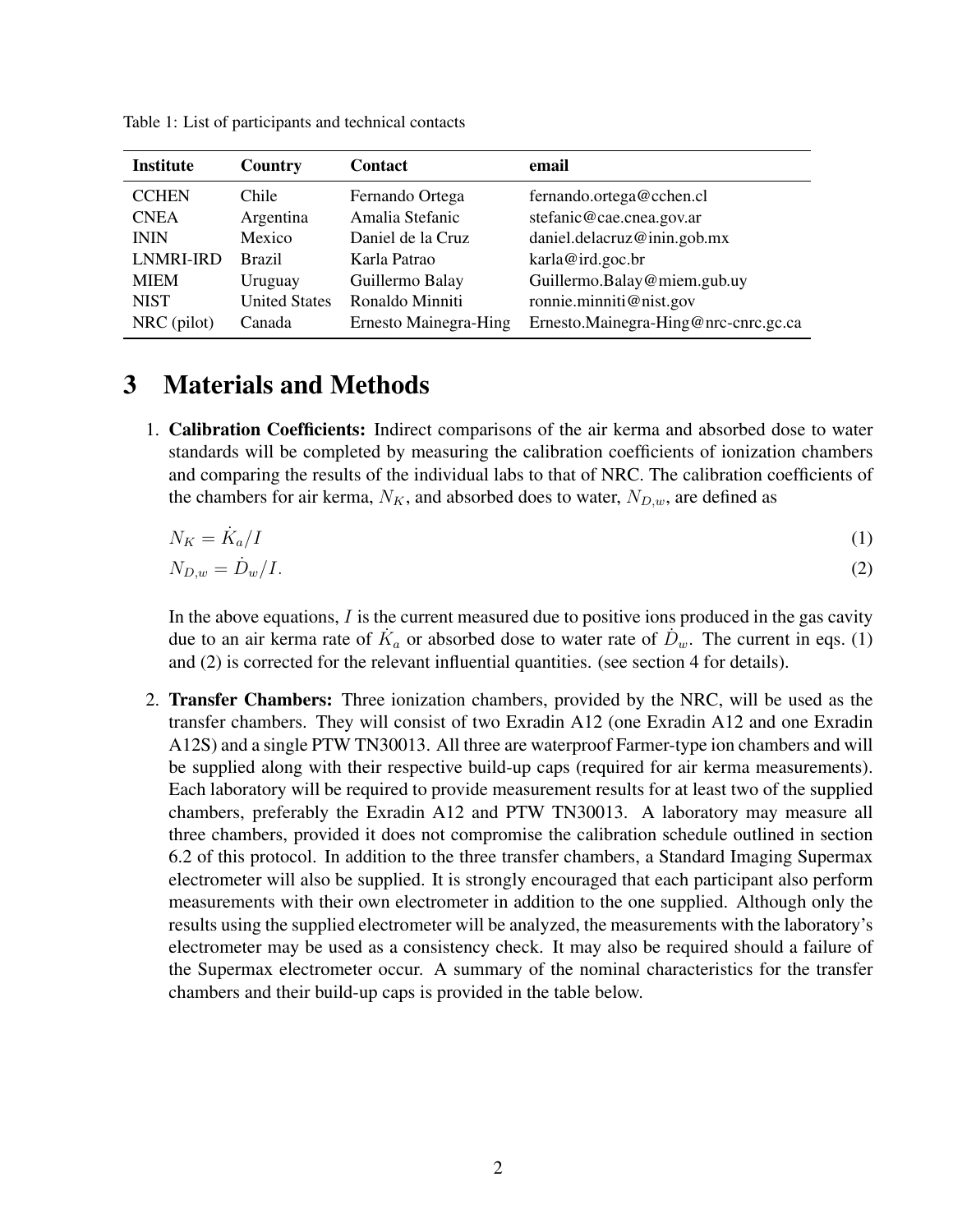| <b>Chamber</b>     | <b>Serial</b><br><b>Number</b> | <b>Sensitive</b><br>Volume<br>$\mathbf{[cm^3]}$ | <b>Thimble</b><br><b>Diameter</b><br>[mm] | Cap<br><b>Diameter</b><br>$\lceil$ mm $\rceil$ | Electrode<br><b>Material</b>    | Wall<br><b>Material</b> |
|--------------------|--------------------------------|-------------------------------------------------|-------------------------------------------|------------------------------------------------|---------------------------------|-------------------------|
| <b>PTW TN30013</b> | 010846                         | 0.6                                             | 6.9                                       | 16.4                                           | Al                              | graphite/PMMA           |
| Exradin A12S       | XZ072134                       | 0.24                                            | 7.1                                       | 12.7                                           | $C-552$ plastic $C-552$ plastic |                         |
| Exradin A12        | XA082313                       | 0.64                                            | 7.1                                       | 12.7                                           | $C-552$ plastic $C-552$ plastic |                         |

### 4 Measurement Procedures

- 1. Reference Conditions: The calibration coefficient for the transfer chamber should be given in terms of air kerma per charge and absorbed dose to water per charge, in units of Gy/nC and refer to standard conditions of air temperature (T), pressure (P) and relative humidity (h) of  $T = 295.15$  K,  $P = 1013.25$  kPa and  $h = 15\%$ -75%, respectively.
- 2. **Chamber Positioning:** The chambers will be positioned such that the stems are perpendicular to the axis of the beam of radiation with the appropriate markings facing the source. It is recommended to set the Point of Measurement (POM) at the centre of the chamber collecting volume (in all directions) along the beam axis. The reference points along the central axis of the chambers are 12.9 mm, 5.79 mm and 13.0 mm from the thimble tip for the Exradin A12, Exradin A12S and PTW chambers (respectively).

Air Kerma - The Source to Chamber Distance (SCD) will be set at the distance that each laboratory uses for dissemination of their standards, such that the centre of collecting volume is at a distance between 80 cm and 100 cm, where the field size is 10 cm x 10 cm. Absorbed Dose to Water - The water phantom is to be placed with a Source to Surface Distance (SSD) the laboratory uses for dissemination of their standard, such that the surface of the water is between 80 cm and 100 cm, where the field size is 10 cm x 10 cm at either the surface of the water or the specified measurement depth. The water-proof chamber is to be positioned with the centre of its collecting volume at a laboratory standard depth between 5 cm and 10 cm from the surface of the water along the beam axis. The SSD, measurement depth, field size (including whether at the surface of the water or measurement depth) and beam orientation (vertical or horizontal) are to be included in the report.

3. Electrometer Settings: The preference for the comparison is to measure current using the supplied electrometer, with the settings provided in the table below. The Standard Imaging SuperMax instrument is a current-sensing device which provides charge measurements by integrating the measured current over time using its internal timer. The SuperMax timer has not been calibrated, so it is not recommended to be used. However, a laboratory can perform their measurements by collecting charge if they wish but these must be done using a laboratory shutter/source transit timing system, and the measured currents are to be summarized and provided in the report to the pilot laboratory. The additional uncertainty associated with beam on/off should be included in the report. For the default current measurement system, it is recommended that a series of current measurements be recorded with the  ${}^{60}Co$  irradiator set to a long irradiation time.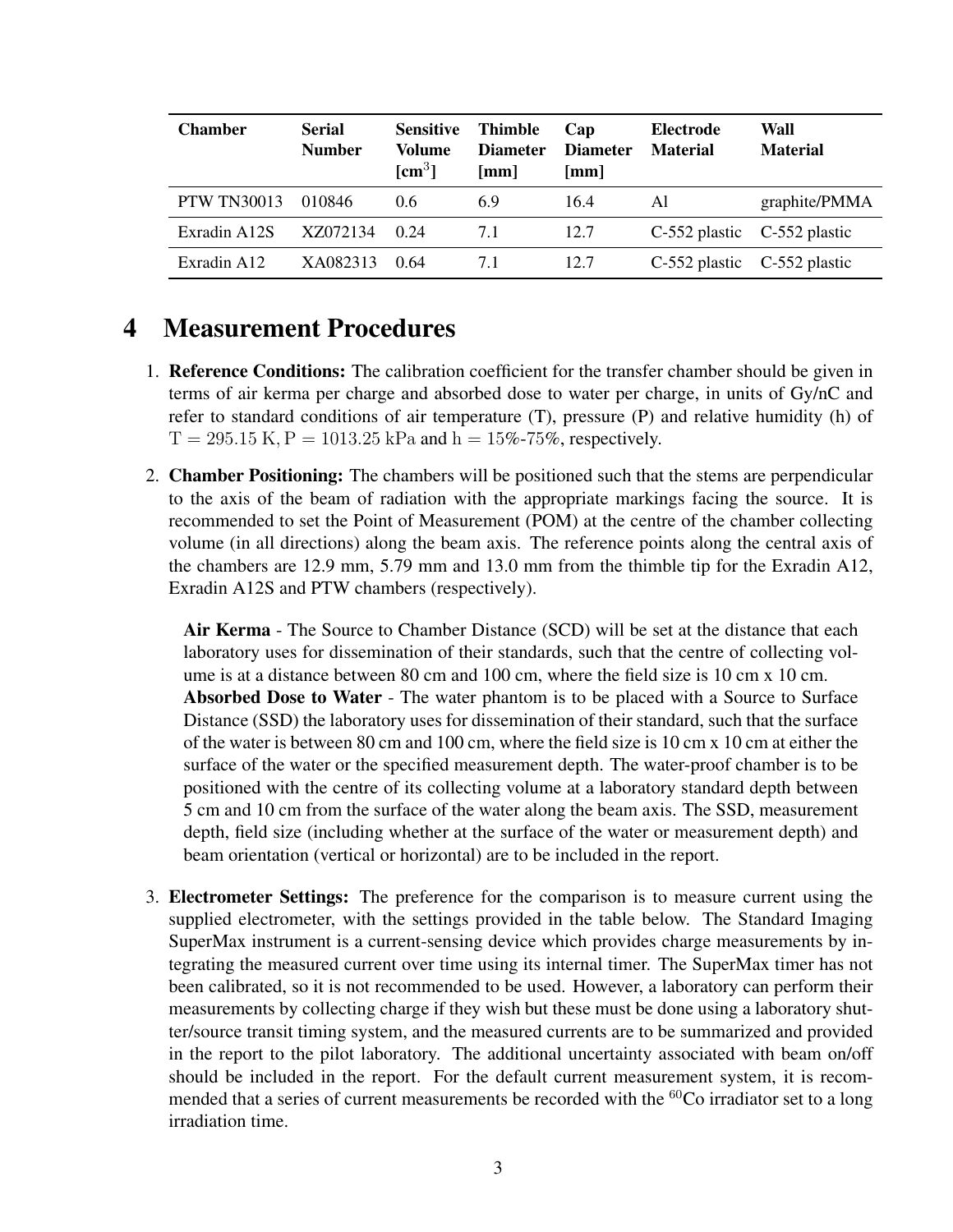| <b>Bias Voltage</b> | <b>Channel</b> | Mode    | Range       | <b>Measured</b><br><b>Current</b>      |
|---------------------|----------------|---------|-------------|----------------------------------------|
| $-300V$             |                | Current | Low<br>High | $<500 \text{ pA}$<br>$>500 \text{ pA}$ |

It is recommended that the electrometer be powered ON for at least 30 minutes before use.

- 4. **Settling Time:** It is recommended to pre-irradiate the chambers for a minimum of 30 minutes with the electrometer bias set as described in item 3 prior to performing measurements in order to avoid any settling effects.
- 5. Leakage Current: Current is to be measured in the absence of any source for a minimum of five minutes to estimate the leakage/background current.
- 6. Radial Non-uniformity: A correction should be applied to the ionization current due to the radial non-uniformity of the beam over the cross-section of the chambers.
- 7. Ion-recombination, Polarity: The reporting of ion-recombination and polarity corrections is not required.

## 5 Reporting Results

1. Calibration Coefficients: The values to be reported are summarized in the tables below. NRC will provide each participant with a package of forms, in MS Excel format, which are to be completed with as much detail as possible and submitted along with the lab report.

| Air Kerma                     |                   |       |       |                       |  |
|-------------------------------|-------------------|-------|-------|-----------------------|--|
| Quantity                      | Units             | Value |       | Uncertainty $(k = 2)$ |  |
| $\dot{K}_a$<br>$N_K$          | nA<br>Gy<br>Gy/nC |       |       |                       |  |
| <b>Absorbed Dose to Water</b> |                   |       |       |                       |  |
| Quantity                      |                   | Units | Value | Uncertainty $(k = 2)$ |  |
|                               |                   | nA    |       |                       |  |
| $\dot{D}_w$<br>$N_{D,w}$      |                   | Gy    |       |                       |  |
|                               |                   | Gy/nC |       |                       |  |

2. Uncertainties: Uncertainty budget components are summarized in the tables below. Space to record these values is included in the MS Excel package. Participants should fill in the standard uncertainties associated with their measurements accordingly. Other sources of uncertainty should be included if necessary. *NOTE: Stability of the transfer chambers used will be included in the final report provided by NRC.*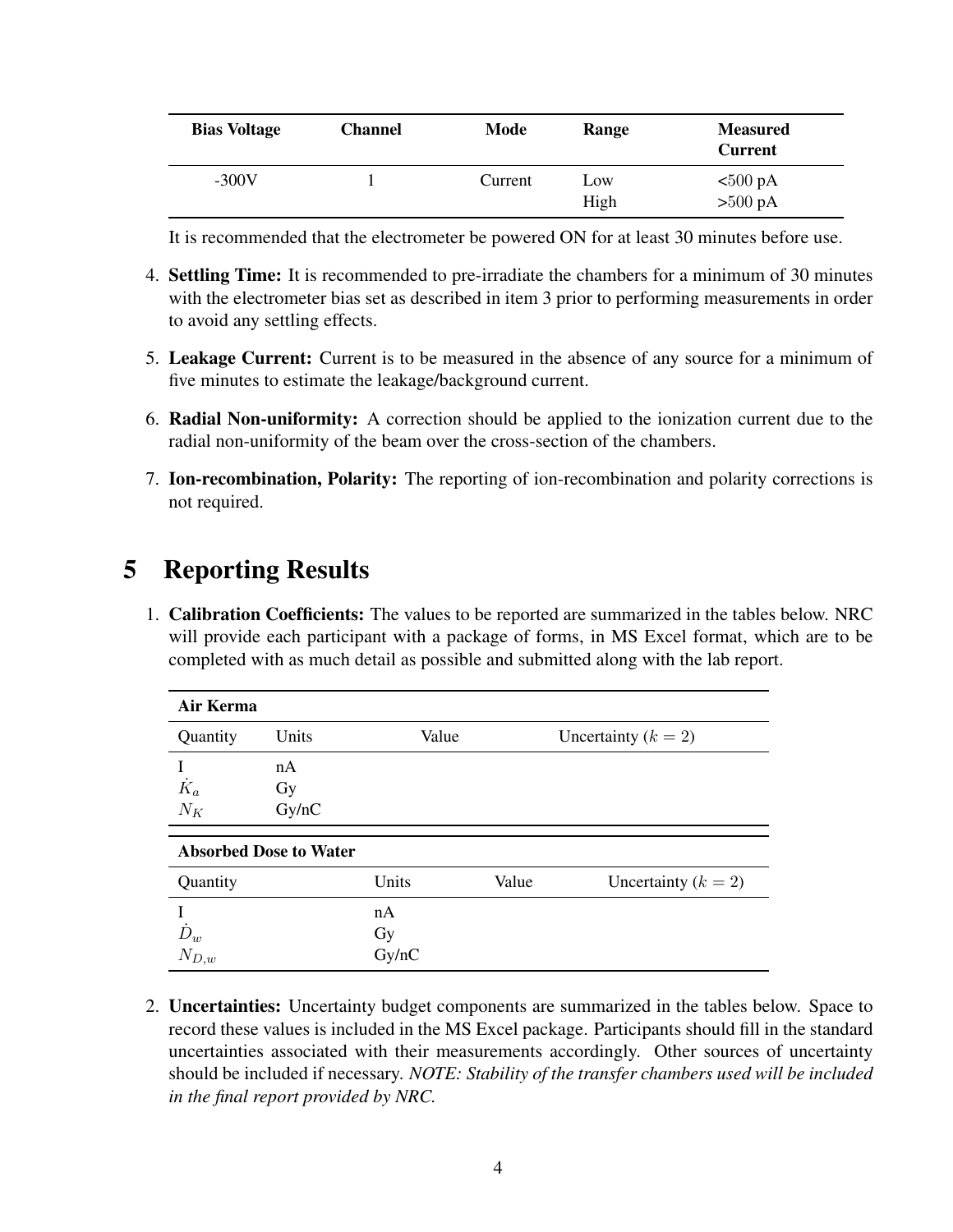| <b>Air Kerma</b>                              |          |          |
|-----------------------------------------------|----------|----------|
| Source of Uncertainty (Air Kerma)             | $100s_i$ | $100u_i$ |
| air kerma rate                                |          |          |
| ionization current of the transfer instrument |          |          |
| distance and orientation                      |          |          |
| correction factors (temperature and pressure) |          |          |
| other (explain)                               |          |          |
| <b>Relative Uncertainties of </b> $N_K$       |          |          |
| quadratic summation                           |          |          |
| combined uncertainy                           |          |          |
| <b>Absorbed Dose to Water</b>                 |          |          |
| Source of Uncertainty (Absorbed Dose)         | $100s_i$ | $100u_i$ |
| absorbed dose to water                        |          |          |
| ionization current of the transfer instrument |          |          |
| distance and orientation                      |          |          |
| correction factors (temperature and pressure) |          |          |
| depth in water                                |          |          |
| other (explain)                               |          |          |
| <b>Relative Uncertainties of</b> $N_{D,w}$    |          |          |
| quadratic summation                           |          |          |
| combined uncertainy                           |          |          |

### 6 Schedule

#### 6.1 Shipping

A representation of the schedule for measurements at the different laboratories is provided in fig. 1. The number located in the parenthesis indicates the sequence for shipping the equipment. For example, the equipment will be shipped to NIST first, followed by ININ, etc. To monitor the stability of the chambers, the equipment will be returned to NRC after measurements have been completed at each lab. This should minimize the impact of importing or exporting issues on the participants.

Each lab will have two weeks to perform the measurements once the equipment has arrived. NRC will cover the cost of shipping to the laboratories, but each lab is asked to cover the costs associated with the return of the equipment to NRC. For simplicity, it is recommended that each lab use Fedex to ship the equipment. The NRC shipping contact (included below) should be informed when the equipment has arrived at the participant's lab and when it departs. When returning the equipment to NRC, please provide the associated tracking number.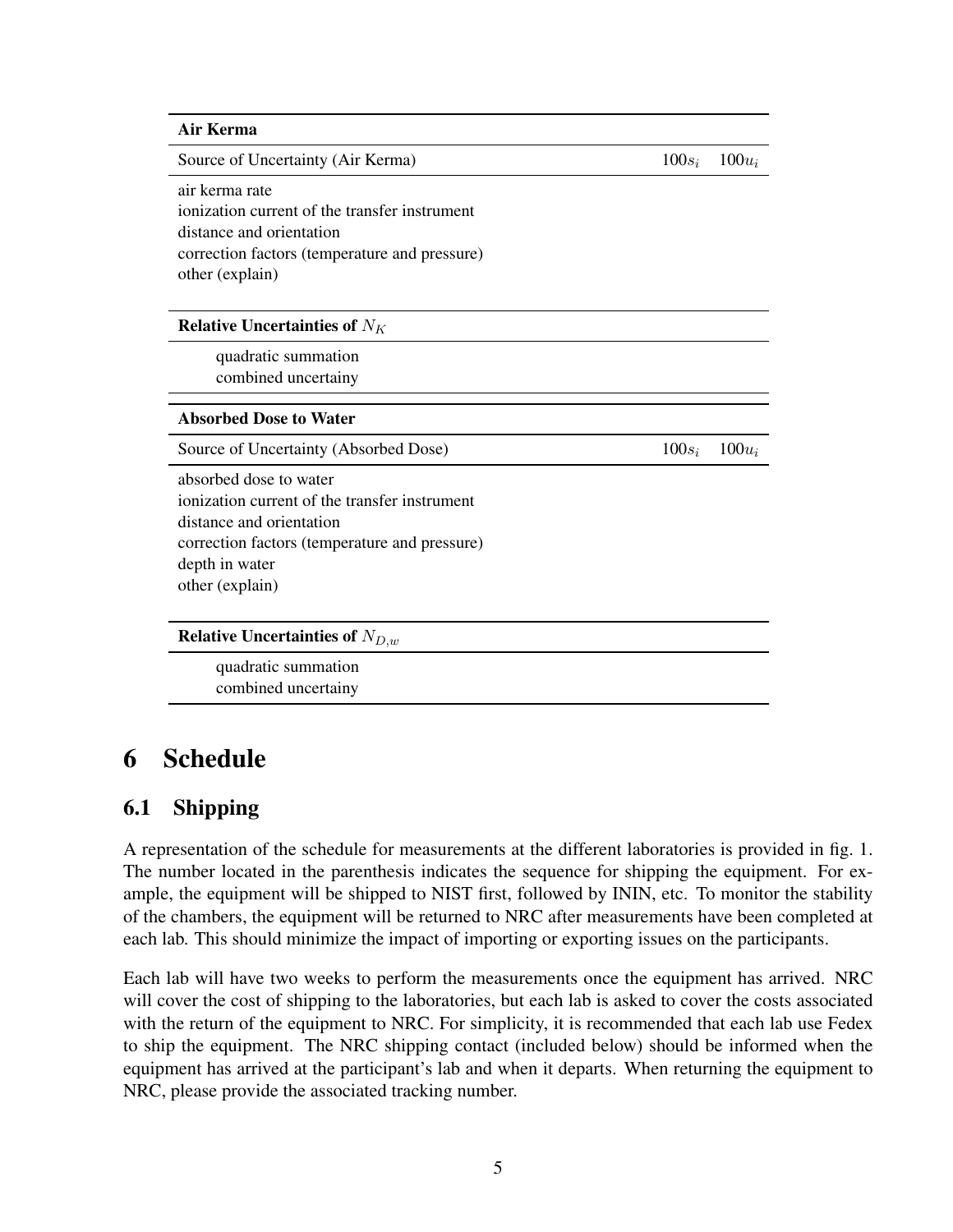The shipping address to use when sending the equipment to NRC is the following:

NRC Shipping Contact Information Brad Downton brad.downton@nrc-cnrc.gc.ca 1-613-993-2715 ext. 245

NRC Shipping Address National Research Council of Canada NRC Metrology Attention: Brad Downton 1200 Montreal Road, Building M35 Ottawa, ON, Canada K1A 0R6

#### 6.2 Schedule for Reporting Results

Results should be submitted to the NRC within one month of shipping the equipment back to NRC, and should include the laboratories report along with a completed copy of the MS Excel forms provided.



Figure 1: Schedule for shipment of equipment